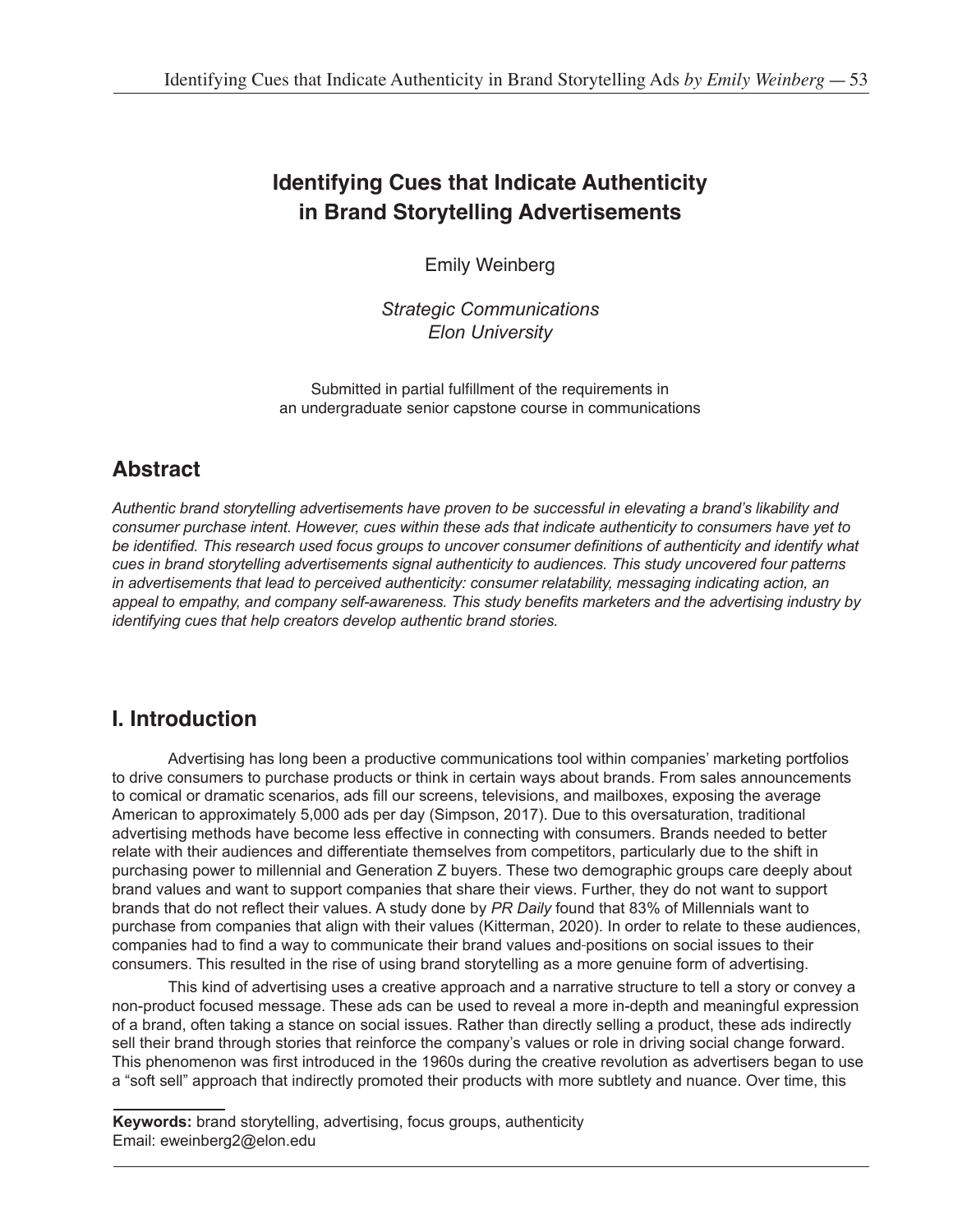strategy continued to grow as companies took greater creative liberties to tell deeper and more meaningful stories behind their brands.

 A company that has been an industry leader in this phenomenon is Nike, with its brand stories featuring Colin Kaepernick kneeling in protest of police brutality. The series of ads were released in 2016 and featured the tagline, "Believe in something, even if it means risking everything," (Papenfuss, 2019). These advertisements surprised the industry with their willingness to confront a major controversial issue. The ad focused on the story, emphasizing Nike's belief in equality and only acknowledged the brand and logo at the end. While it was met with some controversy, Nike saw a \$6 billion increase in revenue and a 5% increase in its stock price in the quarter after the advertisement was released. This further underscored the power of storytelling, communicating brand values, and a belief in a narrative structure. Other brands would follow Nike's lead and create similar storytelling ads.

While this kind of advertising can be extremely effective, authenticity is a key determinant in whether or not this communication will be well received. The messaging is reflective of a brand's identity, so it needs to be genuine and representative of the brand's or company's beliefs and values. Authentic brand storytelling can drive brand loyalty and increase sales, while inauthentic brand storytelling can be detrimental to a company, often damaging its reputation and consumer support. The need for authenticity is generally understood by advertisers, yet many brand storytelling advertisements or films fall short. This research seeks to identify the cues in brand storytelling ads that indicate authenticity and the patterns in these communications that make them successful.

## **II. Literature Review**

Prior research has been conducted on brand storytelling effectiveness and why its ability to showcase brand values is beneficial. Furthermore, researchers have examined what authenticity means and why consumers look for authenticity in the brands they purchase. Scholars highlight this important connection between brand storytelling and authenticity and the role this plays in the ultimate effectiveness of advertisements.

### *Conceptualizing Brand Storytelling*

Brand storytelling has made a significant impact on the advertising industry and the way in which marketers convey their brand messages to audiences. This kind of communication follows a narrative form in order to communicate a brand's values or positioning, often focusing on the ethical, social, or moral meaning behind the brand (Rush, 2015). By transporting audiences into a narrative-based world, consumers are generally more engaged, thus are more likely to create a positive association with the brand and to be more favorably disposed to brand purchase (Chiu, Hsieh, & Kuo, 2012). The fact is that consumers are more likely to purchase a brand to which they feel emotionally attached.

Storytelling provides the ability to form emotional connections by humanizing the traditional advertisements consumers typically view. In being genuine, emotional, and even nostalgic in their brand communications, advertisers are able to get consumers to connect (Rush, 2015). According to *Ad Age,* people no longer want to feel sold to, but rather they want to do business with companies "that are authentic, that stand for something meaningful, and that demonstrate these ideas in everything they do," (Heidersbach, 2019). The narrative form of storytelling allows companies to demonstrate their deeper values to a consumer.

It follows then that marketers are more successful when the consumers' needs and wants drive their advertising strategies (Ambiola, 2009). Storytelling allows brands to show consumers their story, values, and product benefits in a way that does not seem forceful. Being able to communicate a deeper side of brands beyond product attributes or benefits advertising gives businesses a compelling competitive advantage in the market by allowing them to differentiate themselves (Ambiola, 2009). However, the most important part of brand storytelling is relying on ethos (Rush, 2015). If a brand is not viewed as credible, its storytelling will not achieve the previously-referenced positive effects, making authenticity vital in these advertisements.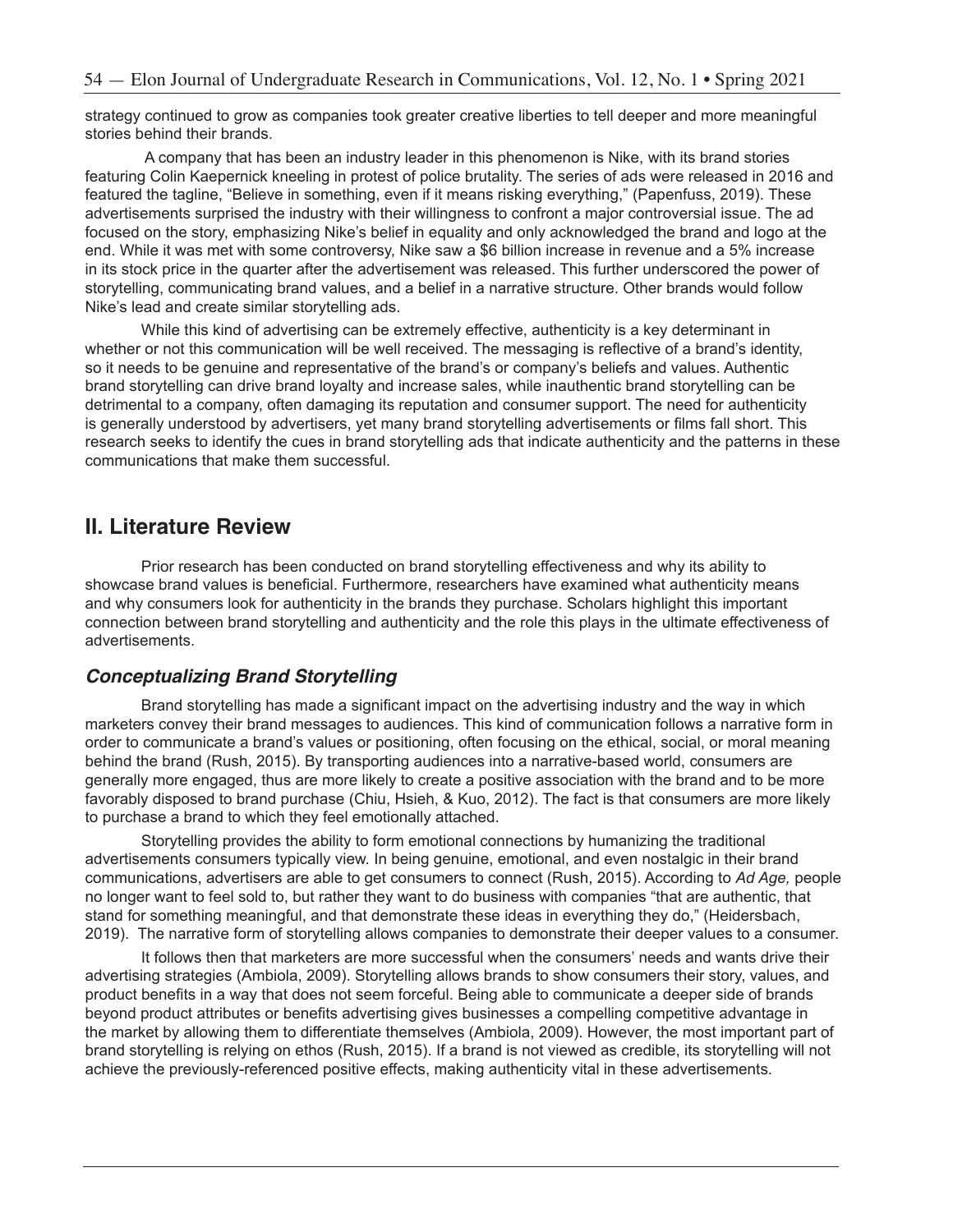#### *Effectiveness of Brand Storytelling*

Brand storytelling is a key communication tool for establishing deeper connections with audiences. Consumers naturally seek out brands that provide more than just products or services. The narrative structure of these advertisements tends to be an effective form of communication because it ties messaging in with emotions, providing deeper meaning (Smith & Wintrob, 2013). Furthermore, purchasing decisions involve key character traits such as curiosity, honesty, and flexibility. The ability for storytelling to communicate these traits makes a brand more personable, and can move the brand higher as a consumer's purchasing choice. More importantly, it makes a brand easily recognizable and memorable (Herskovitz & Crystal, 2010).

By connecting brand elements, such as a name or logo, with important values, it is more likely for the brand to resonate in consumers' minds (Hart, 2017). However, brand story advertisements are not effective by themselves. These ads must build off the brand positioning already held by a company, and be supported by various materials promoting the same messaging (Ganassali & Matysiewicz, 2020). While brand storytelling is supported by a substantial amount of research showing its effectiveness, there is a need of authenticity for brand storytelling to resonate.

#### **Defining Authenticity**

Authenticity derives from the Greek roots "autos" meaning "self," and the "hentes" meaning "doer," implying something that is in the control of its original creator (Spiggle, Nguyen, & Caravella, 2012). In a more modern sense, the word has come to be synonymous with words such as real, genuine, and actual (Tran & Keng, 2018). Thus, being authentic translates to trustworthiness, as it indicates a lack of falsity.

It is very difficult to provide a set of rules for what makes something authentic because the way we perceive authenticity is subjective. People assess authenticity based on their own personal experiences and views (Lewis & Bridger, 2000). However, general cues that reinforce a continuance of historic practice are believed to be authentic (Beverland, Lindgreen, & Vink, 2008). People trust the things they know, so a connection to the past can help indicate truth. This suggests that authenticity leads to believability, which is why it is so important for advertisers to create authentic communications.

### **Connection of Authenticity in Brand Storytelling**

As covered previously, brand storytelling can be a very effective advertising tool, but in order for it to be successful, authenticity needs to be clear in its communication. In recent years, there has been a rise in consumers who are purposefully searching for authentic brands (Tran & Keng, 2018). People are now taking a brand's values into consideration before making a purchasing decision. Values can be conveyed through brand storytelling. However, small inconsistencies in these ads can undermine an audience's perception of their authenticity. Therefore, the message being communicated must be genuine and not simply a marketing tactic (Beverland, Lindgreen, & Vink, 2008).

As the desire for authenticity from consumers grows, it is important for marketers to downplay their commercialization and put a greater focus on who they are. By emphasizing their long-term values, brands are able to position themselves as "authentic," separating themselves from purely financial motives (Beverland, 2005). Brand storytelling acts as a vehicle for showcasing these values to an audience. In fact, it has been shown that displaying authenticity to viewers helps a brand legitimize its products and services and be perceived as having increased market value (Tran, & Keng, 2018).

This relates to the individual way people judge brands. Consumers like to feel emotionally connected to their purchases. They seek out advertisements that ensure their purchasing choices lead to selfauthentication (Beverland, Lindgreen, & Vink, 2008). Therefore, inauthentic brand communication will not translate to driving consumer purchase intention. On the contrary, brand storytelling that feels authentic allows consumers to form a personal expression of identity by choosing a brand that expresses its values, providing community membership with other consumers who share these virtues (Beverland, 2005).

However, authenticity or inauthenticity is not necessarily explicitly clear in every brand story. As noted earlier, consumers determine authenticity based on their own prior experiences in a subjective manner (Chiu, Hsieh, & Kuo, 2012). According to one study, some researchers use the term "believability" when discussing the extent to which advertising inscribes confidence in its authenticity (Chiu, Hsieh, & Kuo, 2012). Therefore, advertisers must work to create brand communications that feel authentic to as many people as possible, which is why having a brand's core values rooted in the story is so important.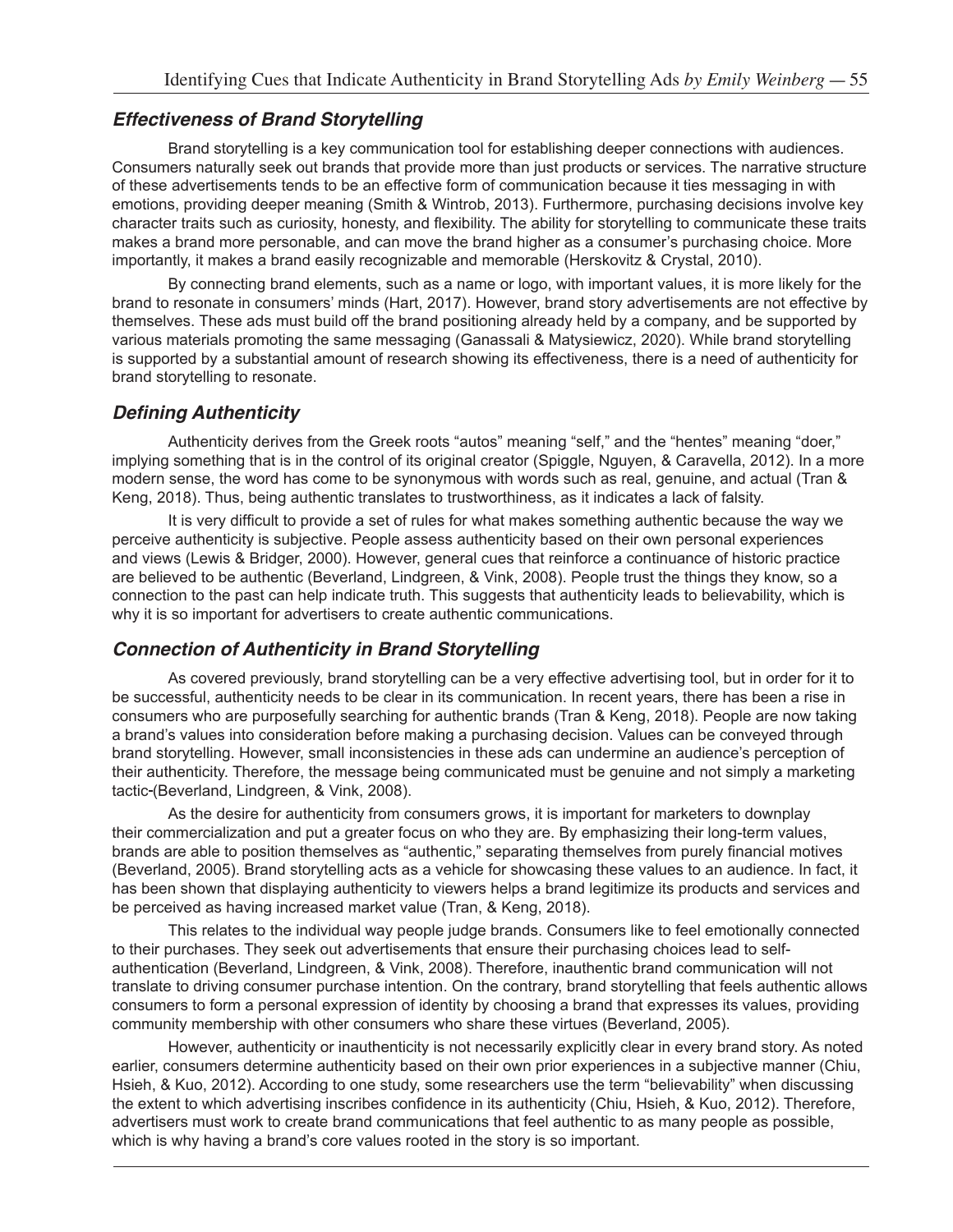#### **Elaboration Likelihood Model**

The Elaboration Likelihood Model (ELM) is a theory often used in advertising research to understand how perceptions of audiences change based on the information they are receiving from actual advertisements. There is an expected association between a consumer establishing a belief and positive cues in communications (Petty & Cacioppo, 1986). In brand storytelling, cues are expressed to consumers based on their brand values in attempts to convince audiences of their messaging. Based on the ELM theory, the brain interprets incoming information subjectively, which then determines how a consumer personally interprets the message.

The greater elaboration of the message, the more likely it is that an attitude will change or develop (Petty & Cacioppo, 1986). Authentic messages are likely to be received positively, helping shape a favorable belief about a brand. This creates a connection between a consumer and a company, increasing both brand loyalty and purchasing intention.

Beyond this, the model shows that the quality of an argument is the biggest influence on changing attitudes. The model also explains how for both the peripheral and central routes, if the communication presented is not deemed relevant by the viewer, then persuasion will not be successful (Manca et al., 2020). Authenticity is a key factor in both relevance and quality in communication. According to ELM, if visuals take a central route to persuasion, durable behavior change can take place (Manca et al., 2020). Thus, strong, authentic advertisements can follow this model and are likely to be persuasive to audiences.

Prior research has shown the important connection between brand storytelling and authenticity and why it is vital for brands to be genuine in their advertisements. However, previous research is lacking in identifying what cues might be included in brand storytelling that indicate this authenticity to consumers. This study attempts to identify these cues and develop a guide for future advertisers to use in creating authentic brand stories.

#### **Purpose and Research Questions**

In order to identify these cues, the researcher conducted focus groups to provoke in-depth discussion to answer the following questions:

RQ1: What do consumers perceive authenticity to be?

RQ2: Are there patterns or cues included in brand stories that convey authenticity to audiences?

Through scholarly research, brand stories have been determined to be an effective form of advertising, but scholars have yet to identify what cues in these advertisements indicate authenticity to audiences. To identify what patterns are included in successful stories, the researcher first needs to uncover what consumers actually identify authenticity to be. This research is important to the marketing industry as brand storytelling is becoming an increasingly popular form of advertising, and it is necessary for marketers to understand how to properly portray their messaging. Furthermore, younger generations are evolving into the purchasing majority, so this research will specifically identify which cues signal authenticity to college-aged consumers and young professionals.

Implications of brand storytelling can be significant. Advertisements that are received positively can greatly increase the company's position in the industry, sales, and consumer loyalty. However, if an advertisement is perceived negatively, a company's reputation can be severely damaged causing it to decrease in both likeability and purchases. Identifying cues in brand communications that portray authenticity can act as a guide for marketers to follow when creating their advertisements. This will help ensure that creators are making brand communications that will resonate with audiences and come across as genuine. If successfully created, these brand stories can help differentiate a company among competitors and increase its consumer base.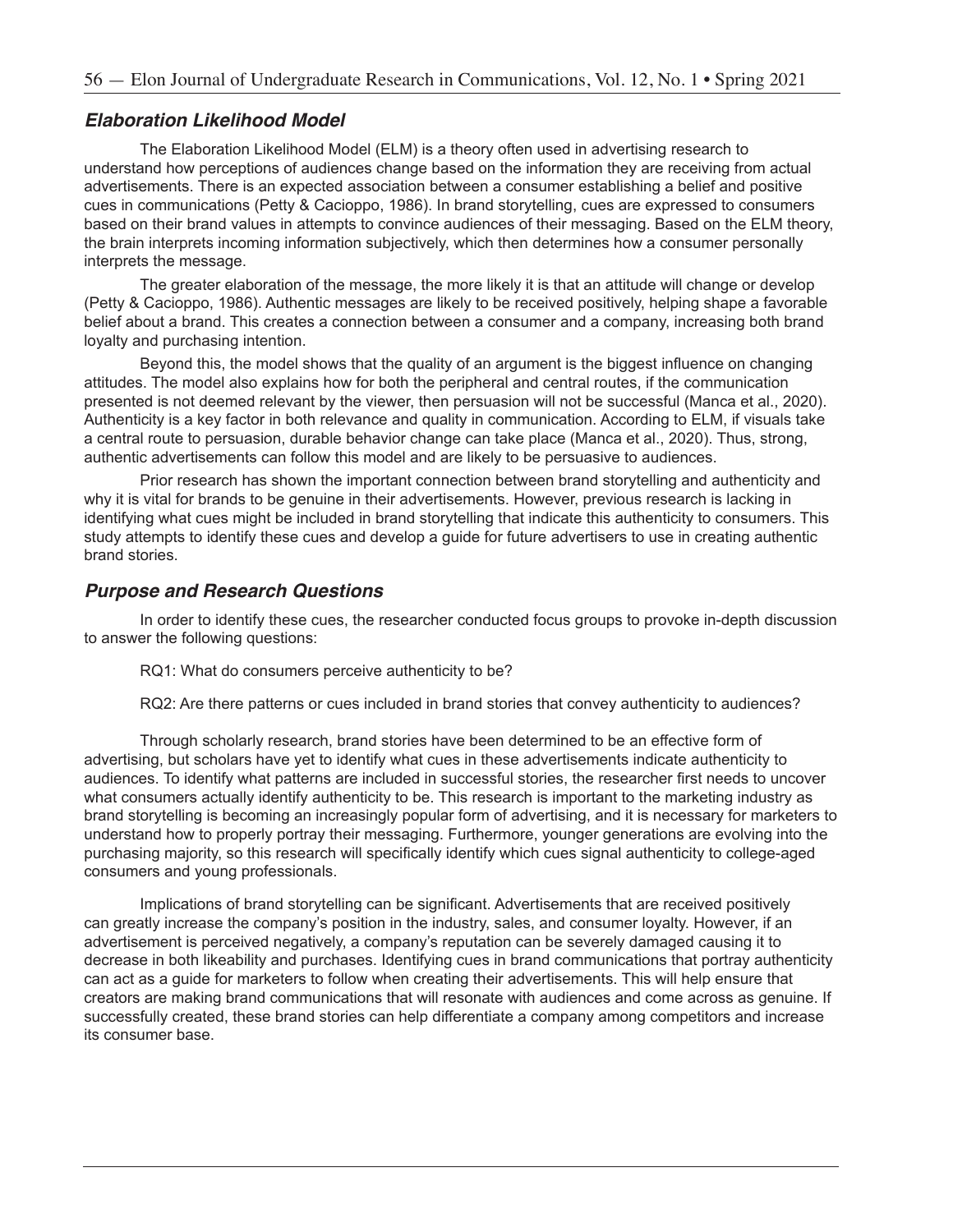## **III. Methods**

This research was conducted via three focus groups consisting of three to four participants each. Prior research has determined that focus groups of less than eight participants are effective for generating meaningful research (Asquith, 1997). Participants for this study were female, 18-22 years in age, and studying various majors at multiple universities. Convenience sampling was used in this study, with all participants being contacted individually by the researcher to participate in the focus group. A qualitative approach was used allowing the researcher to gather in-depth learning from focus group participants' conversations, including personalized reactions to various brand storytelling approaches and techniques. These participant exchanges generated an understanding of their individual interpretations of authenticity and its meaning (Lederman, 1990).

Each focus group began with a discussion centering on the participants' personal favorite brands, the brands' appeal, and what could cause participants to break their brand loyalty. Next, participants were asked to respond to open-ended questions that gauged their general interest in what they look for in advertisements, their liking of brand storytelling, and their interpretation of authenticity. For purposes of this study, brand storytelling advertisements were defined as any video advertisement with a narrative structure, surrounding a social issue theme and not direct product promotion.

Three brand stories were then shown to the group. The first ad was *Why Patagonia is Fighting for Public Lands* from Patagonia, which featured the founder's story about the need to protect public lands. The second ad was *The Best a Man Can Get* from Gillette, a piece that called out society for toxic masculinity, challenging audiences to take a deeper look at their own actions as males in society. The final advertisement was *You Can't Stop Us* from Nike. This story featured dozens of athletes fighting through hardships, with a voiceover describing how we are all united through hard challenges including a national pandemic and police brutality. All three of these advertisements followed the accepted guidelines of brand storytelling and all were centered on a social-change message.

After each advertisement, participants were asked to complete Likert-scale questions regarding how much they enjoyed the advertisement, how likely they were to purchase from the company, and how authentic they felt the ad to be (1 - least likely to 5 - most likely). The moderator then prompted the participants with open-ended questions to further gauge their perceptions of the advertisement and how authentic they felt it to be. These questions launched further discussions on authenticity cues and how the messaging resonated with participants. Some sample questions include: *How would you personally define authenticity? How important is it for you to purchase from a brand that you view as authentic? What about this advertisement felt authentic to you? Which of the shown advertisements felt the most authentic and why?* At the completion of each focus group, participants were asked to compare all three advertisements in terms of likability and their perception of authenticity in order for the researcher to identify any patterns or connections between the cues included and perceived authenticity.

All responses were recorded with permission from participants involved. All participants were protected under Institutional Review Board guidelines and signed a confidentiality agreement so their names will not be disclosed in this research.

Some limitations of this research included the sampling approach. All participants were located using convenience sampling, which limited the study to people only directly reachable by the researcher. Thus, the sample lacked diversity in location, race, and gender. Furthermore, this study took place during the COVID-19 pandemic, forcing all focus groups to be held virtually. This could have had an impact on the conversational flow of the group and participants' willingness to answer questions.

## **IV. Findings**

The focus groups provided a number of insights about authenticity and the cues that convey it in brand communications. To begin, participants showed a pattern in how they defined authenticity. Participants used synonyms such as "genuine," "real," and "original" when describing something as being authentic. Regarding company authenticity, respondents emphasized the idea that all actions a company take should be reflective of its primary message or mission. Participants reinforced this by saying a company's values should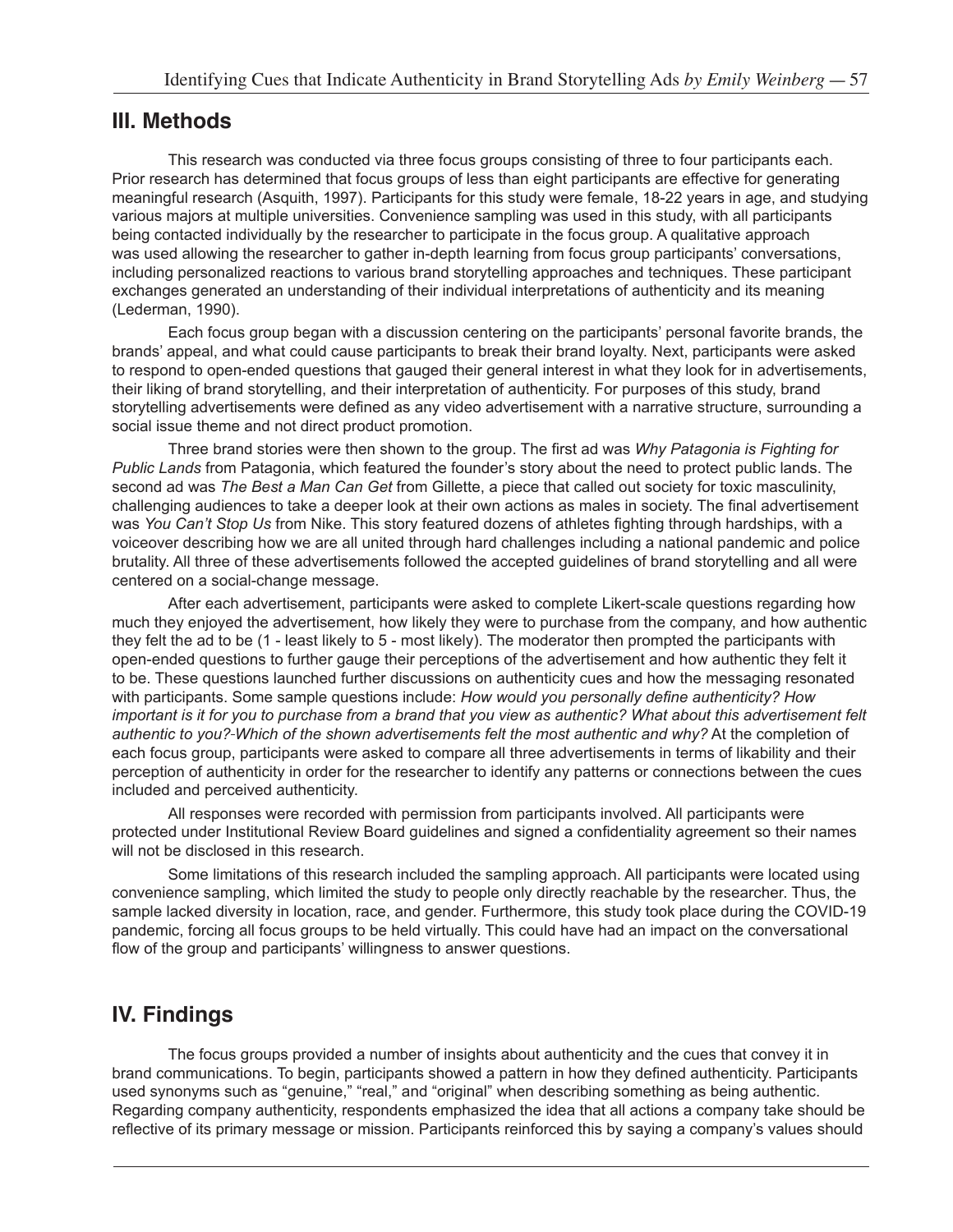be consistent throughout all parts of its business, from the actions taken by the CEO to the manufacturing of products to distribution. As one participant stated: "(as a company) … you should have one mission, one purpose, and everything you do, every action you take, should further that purpose." This supported the idea that for a company to be authentic, consumers believe its actions need to be consistent with the messaging they are conveying.

A second way audiences define authenticity was the idea of uniqueness. Respondents said they felt authenticity was about creating something new and "not following what everyone else is doing." Being able to differentiate their brand from competitors and develop a unique identity was key in the way participants viewed authenticity. These perceptions on authenticity are important when considering the following conclusions.

When identifying cues that indicate authenticity, four major patterns emerged: the ad's ability to relate to consumers, messaging that indicated action, the use of empathy to connect with consumers, and a company's own self-awareness.

First, participants felt the advertisements were most authentic when they could relate to the content. A vital part of this was identifying with the individuals playing a role within in the brand story. The more diverse the storytelling pieces were, the more genuine audiences perceived it to be. For example, in the Nike commercial, people of all races, genders, abilities, and sports were represented. Respondents felt this was an indication of authenticity as it was inclusive to all groups, ensuring that every audience member could feel represented and connect to the people on the screen.

Ability to relate extends beyond physical appearance. Many participants felt Yvone Chouinard, the founder of Patagonia, was the most authentic of the individuals in three ads because they perceived him to be an everyday person rather than a celebrity or public figure. Although Chouinard is a notable member in business, he was not recognizable to any of the members in the focus groups, all of whom perceived him as an "every day consumer." None of the focus group participants were in his age demographic, but they could relate to him as being a typical consumer, unlike the celebrities in the Nike commercial or the actors in the Gillette ad. One respondent said: "He didn't sound scripted. It seemed like he was just having a conversation, which is authentic." Participants felt Chouienard was a person with whom they could have a genuine discussion rather than a company representative trying to sell them a product. Another respondent even said Chouinard reminded her of her grandfather, which she felt made the commercial more believable to her.

In contrast, some participants had more difficulty relating to the Nike commercial due to the lack of normalcy represented. One respondent noted: "You can't really relate to these big names; like people are going through a lot and (its tagline is) 'You Can't Stop Us,' but sometimes you can stop us." The inability to relate to professional athletes during a time of a national pandemic made the ad seem less authentic to some. Overall, the ability for audiences to connect with the people appearing or speaking in commercials is a significant indicator of authenticity. As mentioned in the literature review, authenticity is an individualized perception. Therefore, if consumers cannot personally relate to the ad, it is unlikely they will find the messaging to be genuine.

Beyond relatability, specific messages contained within the advertisements that encouraged action were a significant cue of authenticity. For example, the Patagonia ad ended with a phone number allowing consumers to learn more about public lands. Along with this, the Gillette ad ended with a website link that led to a site providing more information about the nonprofits to which it is donating. Participants felt that both of these action items demonstrated that the companies were contributing or making a difference beyond just mere words. One participant asserted: "Spreading the message is good, but what's behind it is most important." This comment reinforced the idea that a message without action would not represent a true brand value of the company. Another participant echoed this same thought: "Any time a commercial is calling for action, that isn't just 'buy our product,' it feels pretty authentic." This emphasized how providing an audience with actual next steps to follow, that are not based around monetary goals, makes the message seem real. Overall, participants agreed that if companies can show how they are supporting the issues they are communicating, then their advertisements feel much more authentic. In contrast, the Nike commercial ended with an inspirational tagline, "You Can't Stop Us," but lacked any overt call to action for audiences to follow through on its messaging. While the ad was still perceived positively, participants agreed it was less authentic than the other two. Therefore, companies demonstrating actionable follow-through beyond standard advertisement messaging is a key indicator for authenticity.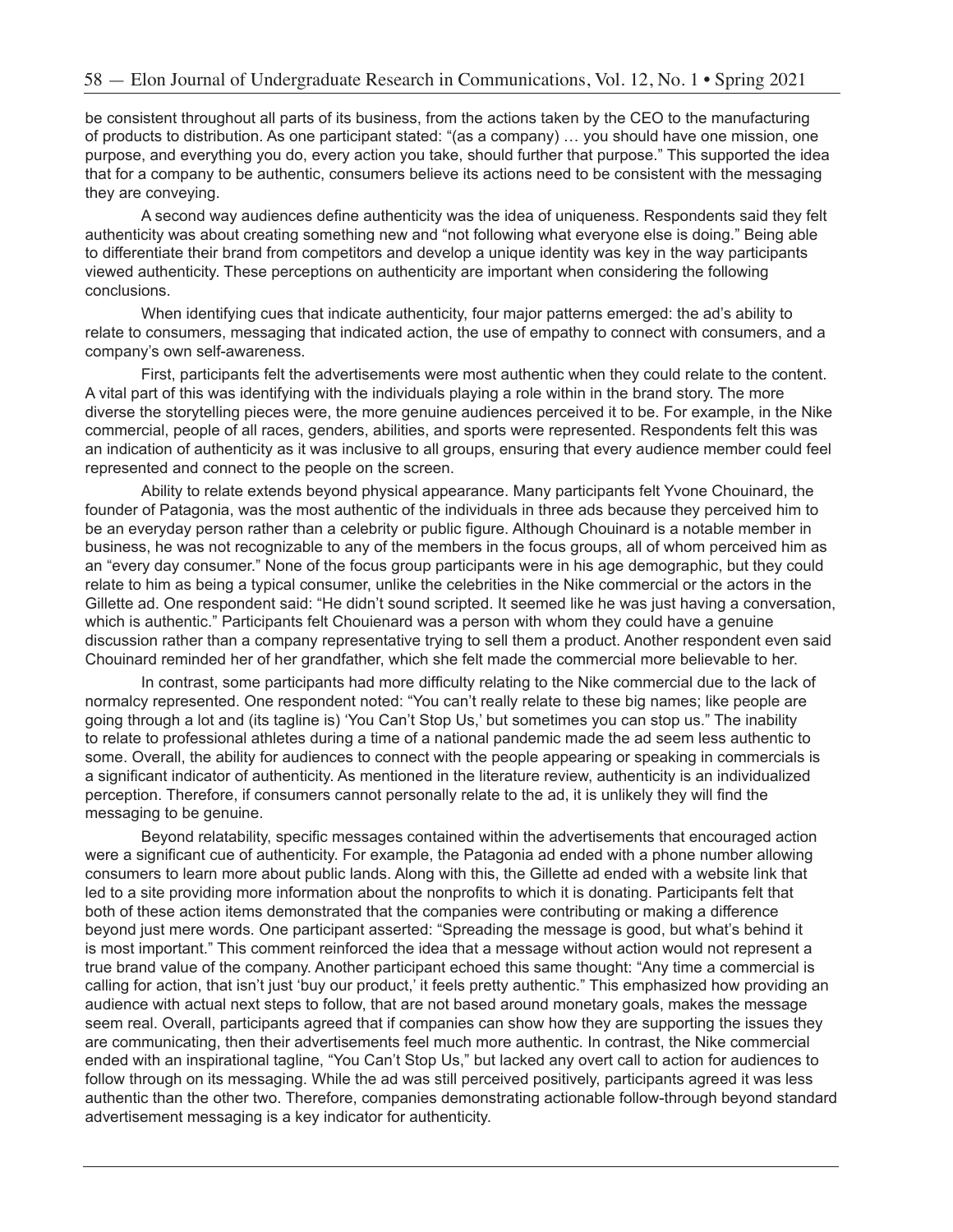A third pattern identified through this research was the brand story's appeal to empathy. In order for audiences to trust an ad, they need to feel an emotional connection to the message. Throughout all the focus group discussions, participants referenced "feeling moved" or "touched" when discussing authenticity. In reference to the Patagonia advertisement, one participant shared: "Having him with soft music in the background pulled on my heart strings." The production technique of embedding the story within an inspirational soundtrack helped the ad appeal to participants' emotions, thus increasing its believability. A second participant echoed this saying, "I feel like if [the ad] pulls at your heart strings, I find that to be more authentic." The ability to move a viewer helps the messaging of the advertisement resonate, so it is more likely to feel real to the audience. This pattern was clear in responses from multiple participants. Another said: "I liked the one that was emotional, showing the boys that are younger being influenced by what we see and watching them grow up to be the men of tomorrow. I think that one was very powerful." Referring to the Gillette ad, the storytelling piece felt genuine to respondents because of its strong emotional appeal.

Respondents also recognized that the use of empathy can be an effective marketing and communication technique used in advertising. Marketers understand this emotional connection can drive people towards action. However, because the ads shown in the focus group were encouraging positive action, participants felt it was a genuine use of emotion. One respondent said in regard to the Gillette ad, "Since the message was about changing your mindset, they used emotion in a way that would get you to do that. Sometimes companies use emotion to prey on you to buy their products, but I think they did it in a responsible way." As referenced earlier, if an advertisement has an action item promoting a positive change, it is likely to be well received by consumers. In the Gillette example, the combination of action and emotion worked together to create an authentic advertisement.

Lastly, participants revealed that a company's own self-awareness is a key indicator for authenticity in advertising. Many advertisements that tell stories about brands often reflect major societal topics, so, it is important for companies to approach these issues from a place of understanding and recognize their role in the issues. Participants felt the Nike advertisement was authentic due to its ability to bring light to current problems such as COVID-19, racial biases and gender inequality, even if it might offend some viewers. One participant said: "Showing everything that's going on and not picking and choosing; not excluding one because someone might not agree, is staying true to themselves." Respondents felt this demonstrated the messaging was truly authentic because the brand is being transparent on the number of issues occurring in society rather than trying to "sugarcoat" or hide negative topics. For example, Nike did this in a way that did not interfere with its goal of uniting audiences. Another participant said: "I think it is really important the commercial is centered around COVID which can bring a lot of people down, but this commercial was very uniting and empowering." By incorporating a major issue such as a global pandemic, Nike showed its audience that the brand is not afraid to speak out on certain topics even if it could be perceived negatively. In this case, respondents translated the messaging as being authentic because it showed awareness and addressed this major issue.

This also extends to a company holding itself accountable for their prior actions. The Gillette advertisement was based on the company's original slogan, "The Best a Man Can Be" and challenged society to consider whether or not men had truly been acting in the best of their abilities. Participants felt that the brand's recognition of a fundamental issue among its primary audience demonstrated authenticity in its messaging. One participant said: "We don't see many things directed towards men to hold themselves accountable. It was refreshing to see, and it made me want to keep watching." Another participant agreed saying, "It shows humility and shows their ability to recognize past occurrences where men weren't living out their brand." Gillette's taking on such an important topic despite the potential for alienating its primary audience, demonstrates the brand's concern and care about the cause rather than simply driving profits.

Gillette also took this one step further by directly acknowledging its own role in perpetuating toxic masculinity. In the brand story ad, the brand shows one of its original advertisements being broken through, recognizing its prior role in supporting and perpetuating the issue. The exchanges among the research participants indicated that they appreciated this level of accountability, which further solidified the authenticity of the brand and its messaging. One respondent emphasized that "recognizing what they did that is wrong in the past is showing how authentic they are with what they're trying to do in the future. They want the people who buy their products to think that way also." Gillette's self-awareness of the role it can play in changing masculine culture helps its messaging appear real and more authentic.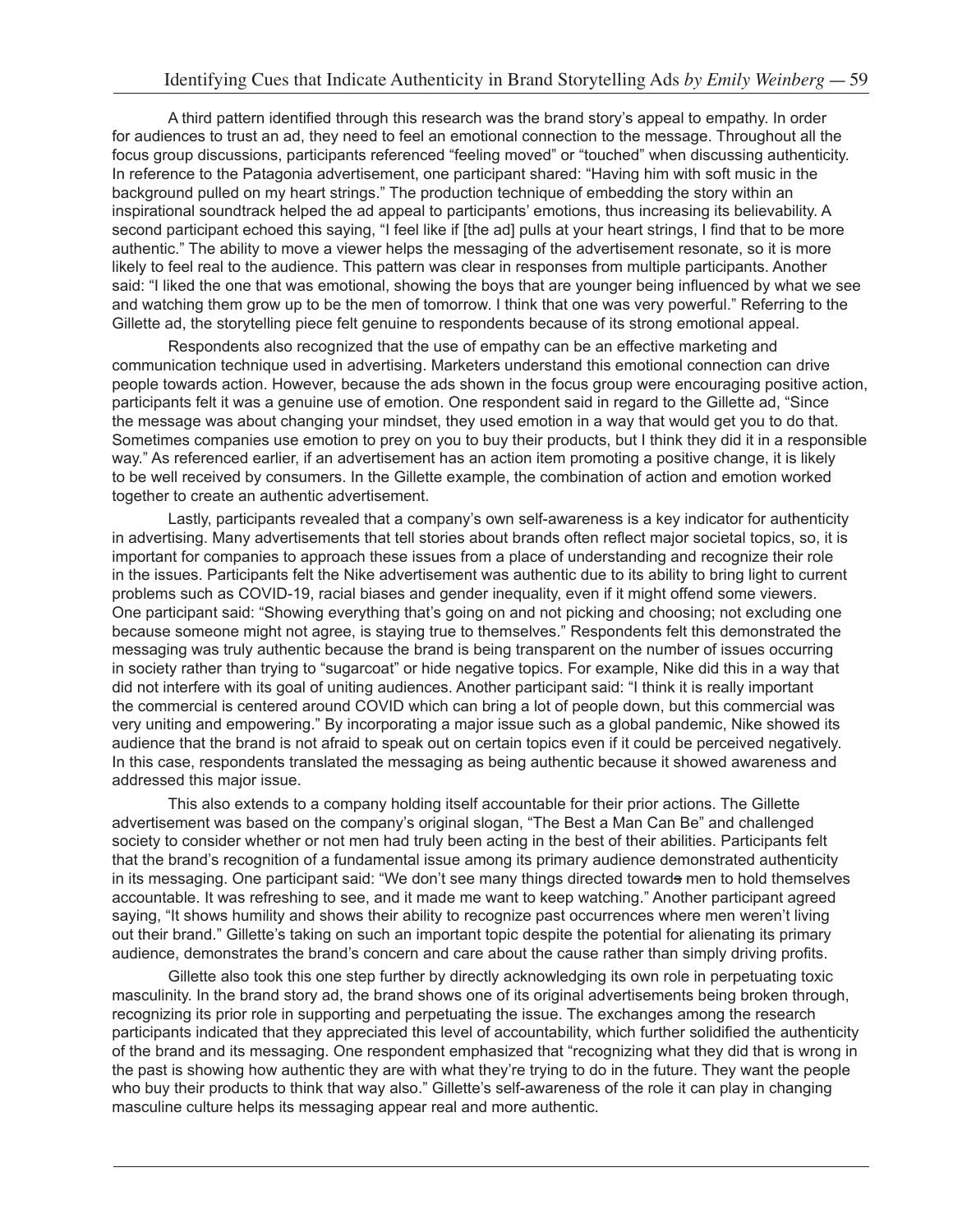Overall, there is no established checklist for companies to use to make an authentic brand storytelling advertisement. However, if brands incorporate speakers who can relate to the intended audience, messages that drive action, appeals that encourage empathy, and approaches that reflect the brands' self-awareness, then those brands and their messaging are likely to resonate with audiences as being genuinely authentic.

### **V. Discussion**

This research discovered an apparent connection between authenticity and the likability of advertisements. The factors that led to audiences enjoying an ad, such as relatability and the emotional connection, are also factors that contribute to perceived authenticity. This important association reveals the importance of authenticity in brand storytelling, as positive brand attitudes drive purchase intention (Chiu, Hsieh, & Kuo, 2012). However, it is important to note that audiences are aware that brand storytelling ads are still a marketing technique. Even if a brand story comes across as authentic, it does not mean that consumers will automatically perceive the entire brand to be authentic. One participant shared: "A lot of brands are good at marketing and can trick us into thinking they are authentic but might not be." Participants agreed that the authenticity of a brand goes deeper than just the advertisements they see. As referenced previously, the actions that a company takes need to be consistent with its overall messaging. One respondent referred to this saying, that authenticity is "big picture," meaning it is about more than only the advertisements. Therefore, even if an advertisement is both liked and considered genuine, it does not necessarily translate to consumers believing that the entire company is authentic.

Beyond this, patterns within the focus group discussions reflect that actively supporting authentic brands is much more challenging than avoiding purchases from inauthentic brands. Participants emphasized that they want their purchases to come from authentic brands, but they do not go out of their way to weigh the brand's or company's authenticity before purchasing. One participant explained: "I don't do the research to actually investigate the companies, but if something bad is made public then I would 100% not buy from them." Therefore, while authenticity plays a major role in affecting purchasing habits, it does not have as strong an impact on purchasing as negative publicity, which demonstrates being out of authentic alignment. It is more common for negative events to be seen in the media than positive events, therefore, it is likely that more consumers will know of a company's bad reputation than another company's positive one. Another respondent asserted: "(We) have so many options, so it's really easy for a company to do something that would immediately make me want to stop buying from them, and usually it's ethical types of things." This reinforced the idea that an inauthentic action from a brand would lead to a loss in purchases and consumer loyalty.

A primary example of this can be seen in the 2017 Pepsi advertisement featuring Kendall Jenner easing tensions between protestors and police officers by sharing a can of Pepsi. This advertisement was insensitive to the highly prevalent issue of police brutality and minimized the severity of the situation (Lewin, 2017). The aftereffects were significant, greatly hurting Pepsi's brand image and causing a loss in revenue. This is a strong example of consumers no longer wanting to support a brand that is inauthentic in its messaging.

Another trend uncovered during the research was that while participants might want to purchase from a brand seen as authentic, monetary limitations might inhibit their ability to support authentic brands. As mentioned before, participants defined authenticity to be a company being consistent with their values in all aspects of a business, including production and distribution. Fast fashion companies tend to often face public backlash for poor working conditions in the production of their goods. However, since all participants were college aged, their relative lack of spending money often limited their purchase choices, causing them to purchase from these brands rather than ones they know will be authentic in all of their manufacturing and marketing activities. One participant said: "I find it hard to be picky because I have little funds I can spend. As we get older we will have more disposable income to afford those more authentic products." Another participant shared frustration with the inability to purchase from brands she knows to be authentic: "Sometimes with a college income, we want to support these brands, but they might be more expensive, which is the one thing that would hold me back." The limit on spending money was the only reason brought up during the focus group discussions for not supporting an authentic brand.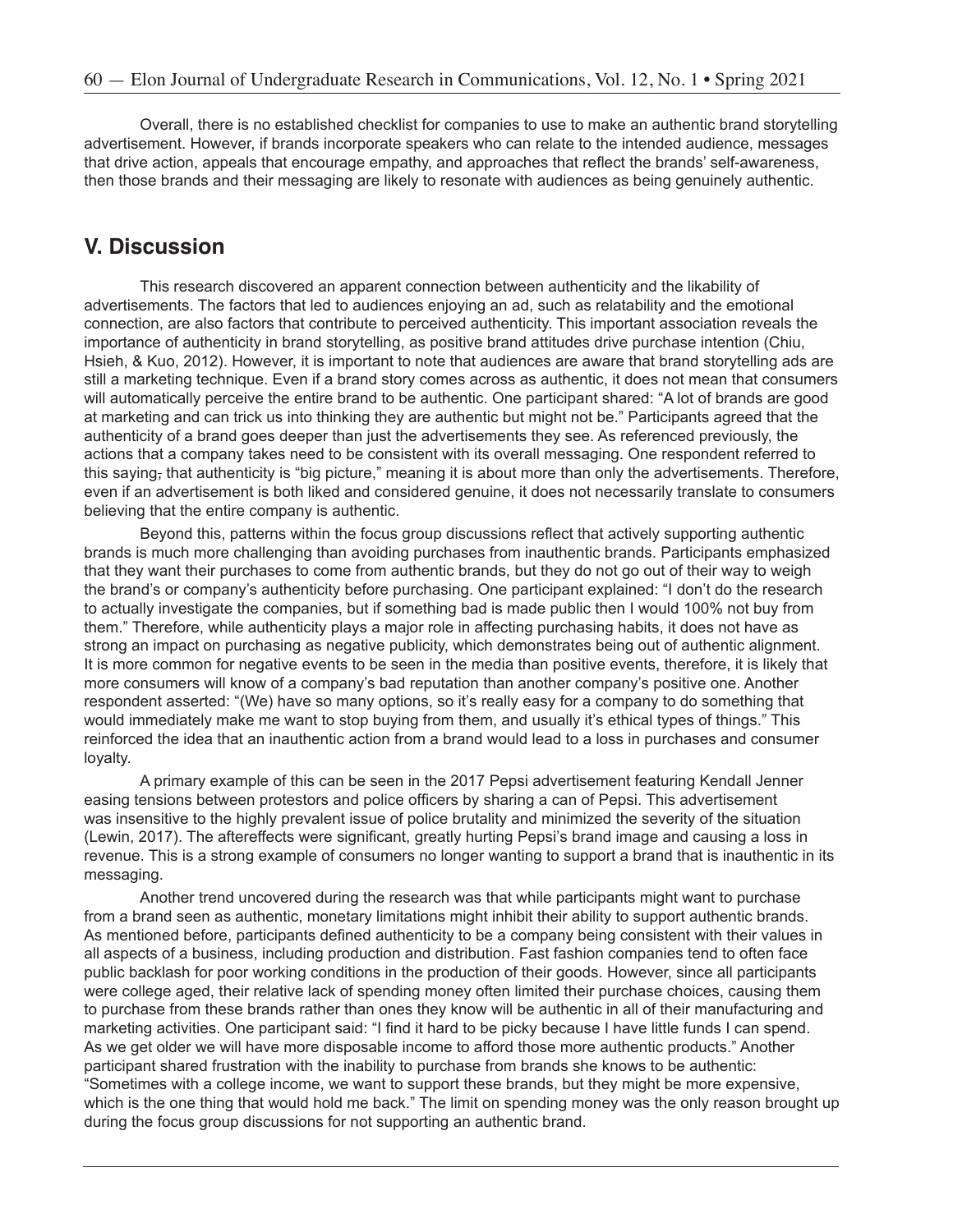This research supported the Elaboration Likelihood Model (ELM). As introduced in the literature review, there is a connection between positive cues in advertising and a consumer developing a belief system (Petty & Cacioppo, 1986). The cues included in brand storytelling advertisements can help persuade audiences to develop a view that is consistent with the brands' messaging. Most brand storytelling ads promote a major social or political change. For example, the Patagonia ad in this research promoted the need to protect public lands. Based on the ELM, the positive cues in this ad would help shape an audience's view on land protection. This is a strong reason why brand storytelling has become such a phenomenon over the past few years. As referenced earlier, a strong emotional connection to an ad helps increase its perceived authenticity. Based on this idea, brand stories can encourage audiences to develop positions on various social and political issues, which in turn promotes deeper emotional connection to the brand.

## **VI. Conclusion**

This research sought to identify what cues in brand storytelling advertisements indicate authenticity to consumers. With the recognized effectiveness of authentic advertisements and no existing guide for what makes an advertisement authentic, this research attempted to address this gap in the prior research. Specifically, this study revealed several cues that should help brands connect with consumers through their communication of sincere, compelling, and empathetic stories. While explicit directions or guides were not developed in this study, an overarching understanding of what consumers feel to be authentic was identified. Focus-group participants all agreed that authenticity was extremely important to their purchasing decisions, and four factors –relatability, messaging encouraging action, empathy and brand self-awareness – were important indicators of an authentic brand storytelling ad.

Future research could take these four identified cues and test for their presence through content analysis. The findings could be further enhanced by analyzing various brand storytelling ads to determine the connection between these cues and the level of the advertisements' success. In addition, conducting a similar study with a larger and more diverse subject group, and one-on-one interviews, could reveal a deeper understanding about authenticity and its connection to brand storytelling.

# **Acknowledgements**

This author is extremely grateful for the mentorship and guidance from Dr. Daniel Haygood throughout the research process and publication of this article. The author also thanks the Elon School of Communications for the opportunity and her family and friends for their support throughout.

## **References**

- Ambiola, T. (2009). Storytelling to move markets, audiences, people and brands. *The Journal of Consumer Marketing, 26*(4), 304-305. http://dx.doi.org.ezproxy.elon.edu/10.1108/07363760910965909
- Beverland, M. (2005). Brand management and the challenge of authenticity. *The Journal of Product and Brand Management, 14*(7), 460-461. http://dx.doi.org.ezproxy.elon.edu/10.1108/10610420510633413
- Beverland, M., Lindgreen, A. & Vink, M. (2008). Projecting authenticity through advertising: Consumer judgments of advertisers' claims*. Journal of Advertising*, *37*(1), 5-15, DOI: 10.2753/JOA0091- 3367370101
- Chiu, H., Hsieh, Y., & Kuo, Y. (2012). How to align your brand stories with your products. *Journal of Retailing, 88*(2), 262-275.